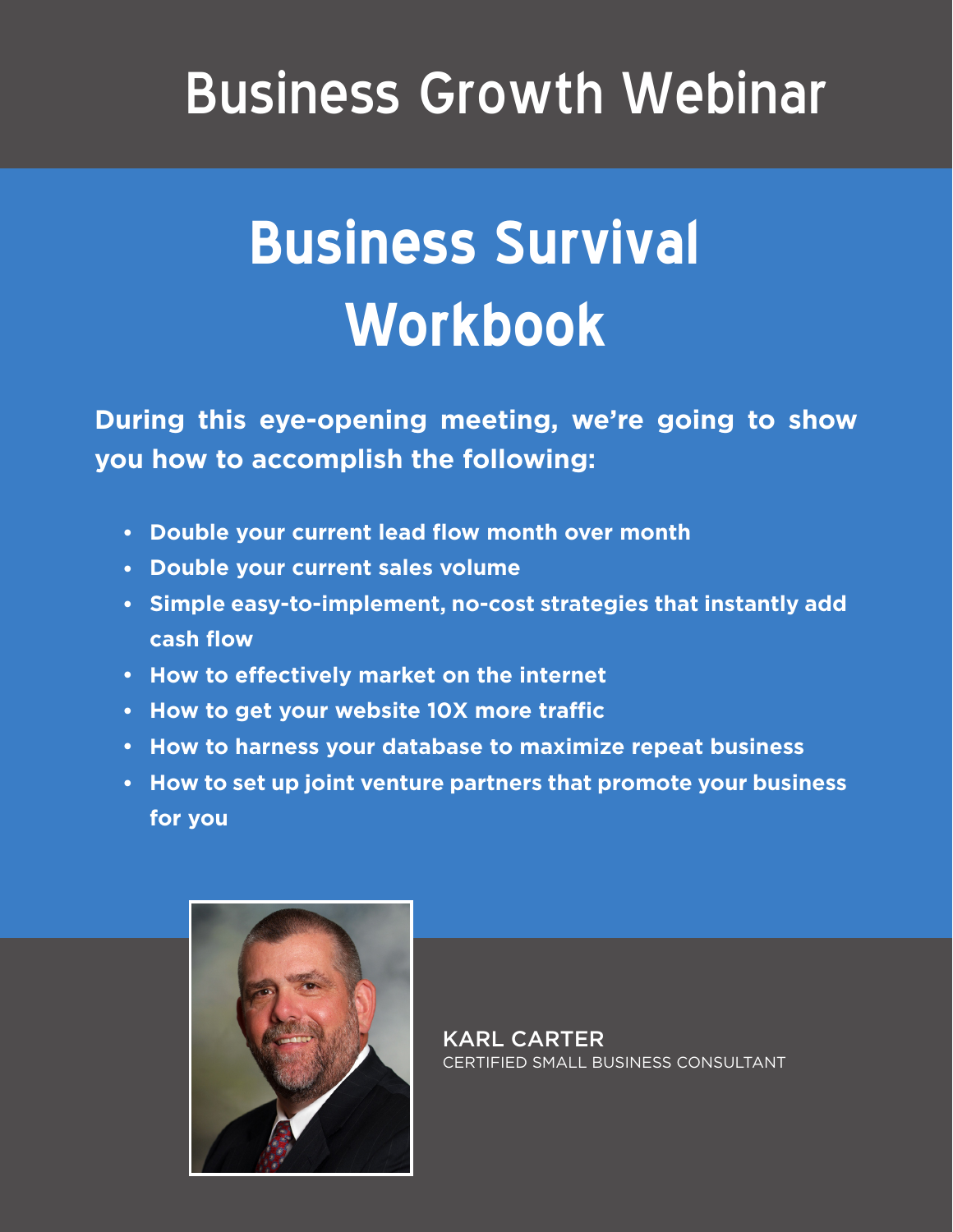

Over the years, many studies have been conducted on what determines a successful marketing campaign. While the obvious answer is in how many extra products or services are sold, in today's marketplace it's not as easy as that. Many marketing campaigns are designed to do more than increase sales. Some are designed to increase consumer awareness of a brand, to implement damage control or one of several other reasons. One thing is for sure: whether you're a big business or a small business, it's easy to get it wrong… and MOST business do get it wrong!

Here are the fundamentals of marketing that every business owner MUST know and follow:

- Have something good to say
- Say it well
- Say it often

Have something good to say – first, create a market-dominating position (be unique). Being Unique will make you 10 times more money than being 'better' ever will.

Say it well – follow this formula: Interrupt, Engage, Educate and Offer. Interrupt with a headline that defines the problem your prospect has and doesn't want. Engage with a subheadline that promises to deliver to them the result they want but can't find. Educate by highlighting in SPECIFICS what it is you do or provide that is different from your competition (your marketdominating position). Then create a compelling Offer that gives the prospect true value – something they really want!

Say it often – repetition is the key to successful marketing. Prospects today are SATURATED with marketing messages - 3,000+ per day. Repetition allows you to cut through the clutter especially when you follow the formula above.

Recommended lead generation strategies:

- Marketing and advertising
- Joint ventures

| Marketing & Advertising \$                    |                    |
|-----------------------------------------------|--------------------|
| <b>Joint Ventures</b>                         | $\mathbf{\hat{z}}$ |
| <b>PS</b><br>Ш<br>5T<br>Z<br><b>DI</b><br>FIO |                    |

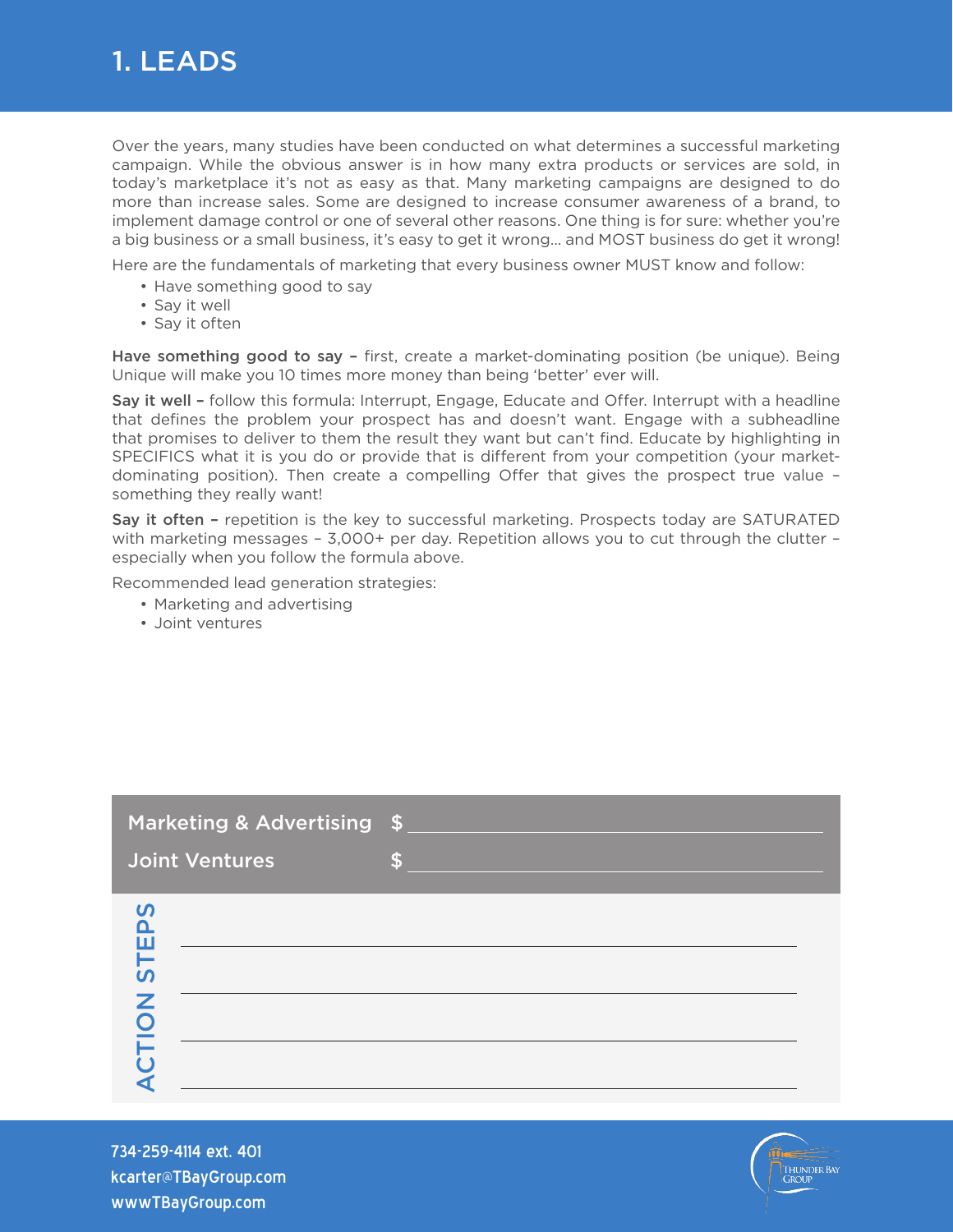#### 2. CONVERSIONS

Better conversion strategies can boost your business dramatically for little or no extra cost. We recently had a client that was generating more than 500 leads per month using Facebook PPC ads. Obviously his lead generation process was working great, but there was one big problem. He wasn't converting ANY of those leads into sales. There's little point in generating more leads if your existing conversion process results in most of your hard-won leads falling through the cracks.

Too many businesses are already generating all the leads and prospects they need, but are unwittingly losing up to 95% of their sales opportunities, and pouring thousands of dollars down the drain. In these circumstances you may not actually NEED additional leads or prospects at all; instead you need better strategies for converting a larger portion of your prospects into clients. Some of our clients have increased their conversion rate more than tenfold while dramatically reducing their cost of acquiring those customers. Consider these two:

Downselling – This is nothing more than offering a prospect an alternative at a lower price when they decline your original offer. The goal is to turn the prospect into a client so you not only realize some short-term financial benefit, but you gain the opportunity to do business with them again in the future. For example, local health clubs always try to sell new members a full one-year membership. If that fails, they will try to downsell them by offering a 90-day "health makeover" membership. If that fails, they may go to a 30-day or possibly a one-week "trial" membership. They know if they can just get them to buy something, the odds of them staying with them long term goes up exponentially.

**Drip Campaign** - On average, less than 1 percent of prospects are "now buyers." Ninety-nine percent are not ready to purchase that day, but many of them will buy sometime in the future IF you continue to nurture them by staying in touch on an ongoing basis. Unfortunately, the vast majority of small business owners rarely, if ever, follow up with their prospects after their initial contact with them. Eighty percent-plus of all sales occur between the 5th and 12th point of contact between the business and prospect. Eighty percent!! This where you need to implement a "drip campaign."

A drip campaign automatically delivers a form of communication to customers or prospects on a predetermined and scheduled basis. When you receive repetitive postcards in the mail for oil changes or HVAC services, those are targeted and coordinated drip campaigns. They can often double or triple conversion rates.

| <b>Downselling</b>                                                           | $S_{\perp}$ |
|------------------------------------------------------------------------------|-------------|
| Drip Campaign \$                                                             |             |
| $\boldsymbol{\mathsf{S}}$<br>$\mathbf{\Omega}$<br><b>STE</b><br><b>NOIT:</b> |             |

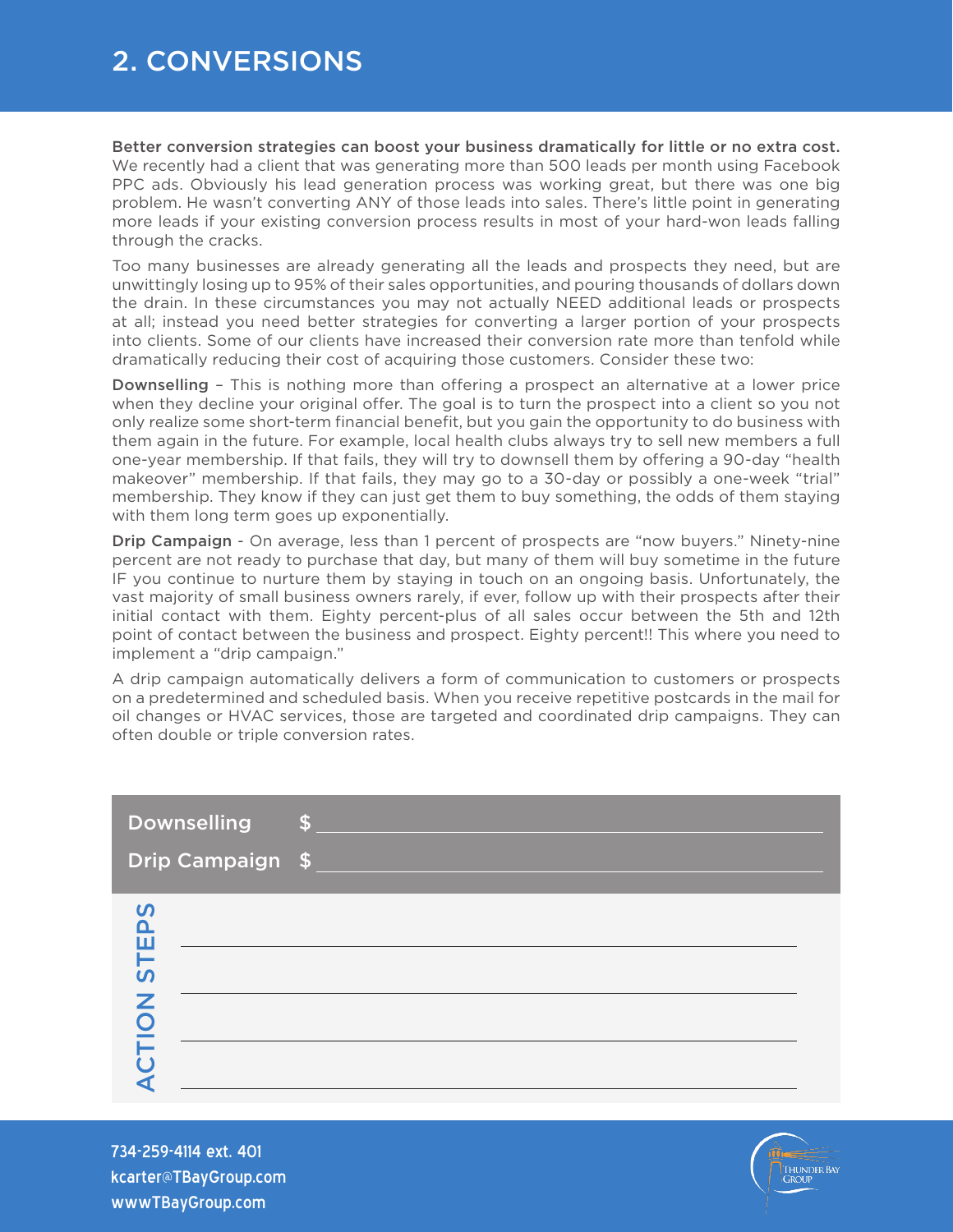#### 3. TRANSACTIONS

Increasing transactions with your prospects involves getting them to buy from you more frequently than they do now. Are you familiar with upselling and cross-selling? When you go to McDonald's and the kid behind the counter asks if you would like your meal "super-sized," that's upselling. When that same kid then asks if you would like an apple pie to go with your supersized meal, that's cross-selling.

Upselling means offering a higher grade or quality or size of the item that the customer may be interested in at the point when the customer is ready to buy. Cross-selling means offering other products or services which complement the item the customer is interested in, at the point when the customer is ready to buy.

Most business owners don't realize that 34 percent of prospects will buy additional products or services at the time for their original purchase IF they're asked to do so. Most business owners NEVER ask, and they lose out on this lucrative opportunity to dramatically increase their revenue. Start asking!

Another simple way to increase transactions is to offer more products and services to your clients. Most businesses don't have additional products or services to offer their client base, so you want to ask yourself what other products or services could my customers find valuable. Once you make up a list of those offerings, go out and contact the providers of those offerings and set yourself up as an affiliate and negotiate a referral fee.

Consider a landscaper. As they make their clients' lawns and homes into a showcase, those homeowners may also need tree trimming, decking, fencing, stonework, a sprinkler system, outdoor lighting, a patio or outdoor kitchen installed, and perhaps a swimming pool.

The landscaper doesn't perform any of these services, but they are in a prime position to make professional recommendations, and most homeowners will go with those recommendations. The landscaper could easily negotiate anywhere from a 10% to 25% affiliate fee from each of these various service providers, and in the process, double their annual revenue.

| Upsell / Cross-sell<br>Offer More Products / Services \$ |  |
|----------------------------------------------------------|--|
| STEPS<br>CTION                                           |  |

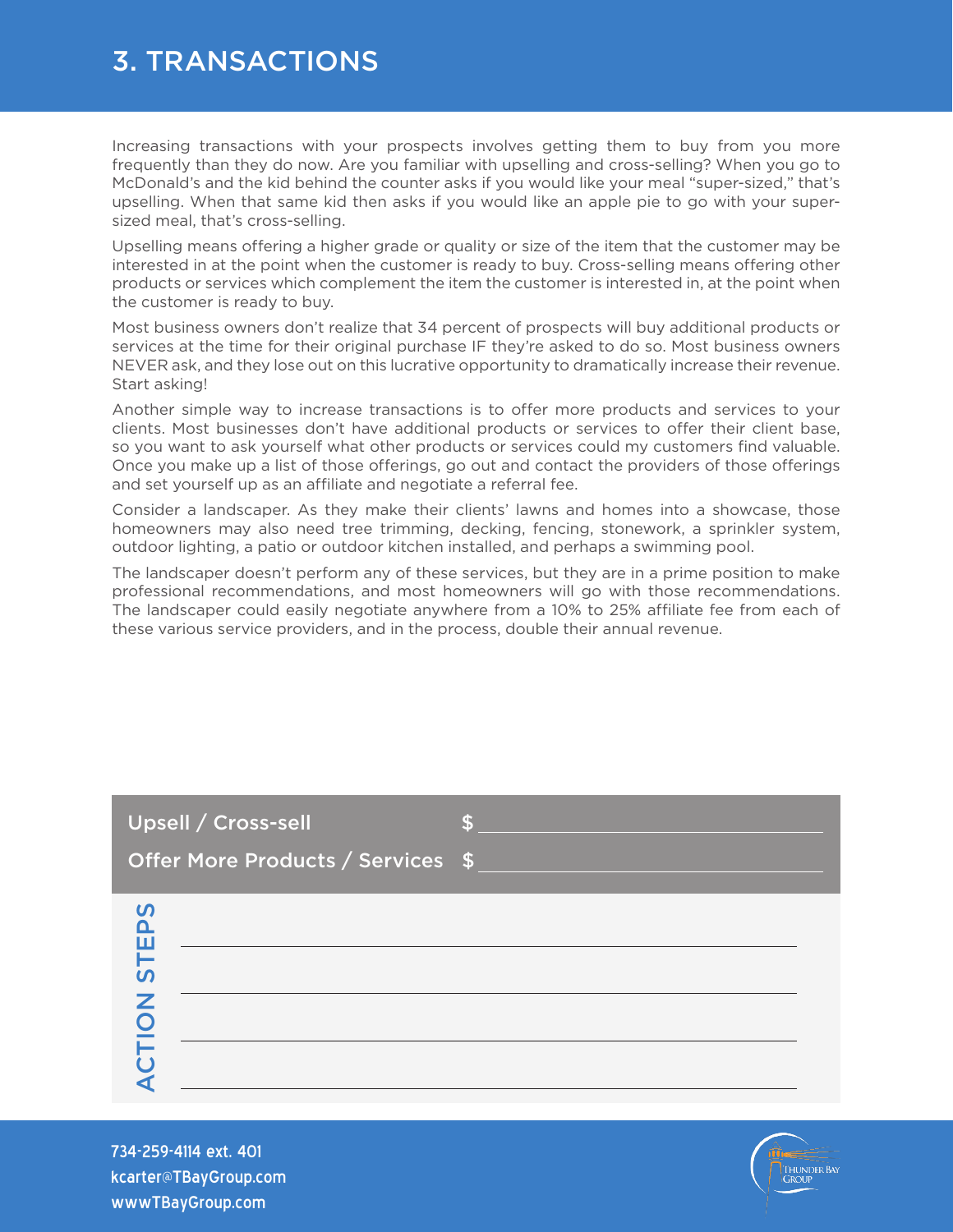#### 4. PRICING

The key to increased pricing is VALUE! The more someone values what you sell, the more they will pay. So how do you create more value than what you already offer? Try using a "bundling" strategy here. Bundling is simply the process of grouping together certain products to create "packages," which are then sold to clients. When you do this, you completely eliminate the biggest complaint small business owners have these days, competing on price. Bundling increases the perceived value so prospects buy more.

Consider a home builder or remodeling contractor. They typically contract with certain suppliers that offer them huge volume discounts, especially for electronics. One builder agreed to buy multiple packages of a whole house entertainment and security system, including a 50-inch HDTV, a complete high-quality surround-sound system, a complete home security system, including surveillance cameras at all entry points to the home, and a complete fire protection and monitoring system.

The retail price for this package was \$22,800 installed, but the builder acquired them in volume for around \$6,500 since installation would not be part of their costs. Since the builder already has the home stripped to the studs, installation can be handled during the actual project by their crew for pennies on the dollar. Now imagine this builder competing with other builders in a moderately priced neighborhood. All the builders offered homes in the \$150,000 price range.

Our builder offered their home for \$156,500, which included the additional \$6,500 out of pocket expense to the builder, and their home comes standard with a \$22,800 home entertainment and full security system for FREE! Which builder would you buy from? In fact, what if this builder offered that new home for \$160,000? Do you really believe that additional \$3,500 would prevent anyone from buying this home? And does it still look like a MUCH better deal than the \$150,000 home without the system? If the additional \$3,500 increase did make a difference due to loan qualification standards for certain prospects, the builder always has the option of reducing the price back to \$156,500. They could even maintain their original price of \$150,000 and lower their profit margin on each home sold.

This would allow them to possibly double their normal sales volume and practically double their overall profits every year. After all, they're still making around a 30% profit at \$150,000. In the case of the builder, the home security and entertainment system wasn't something they normally dealt with. It wasn't a product they typically carried. They simply discovered that this was something their prospects wanted to have included in the homes they were purchasing, so the builder went out and created an affiliate relationship with the home electronics provider and wound up doubling their sales and profits.

| Offer Additional Value \$                       |  |
|-------------------------------------------------|--|
| <b>PS</b><br>Щ<br>н<br>$\overline{u}$<br>Z<br>C |  |

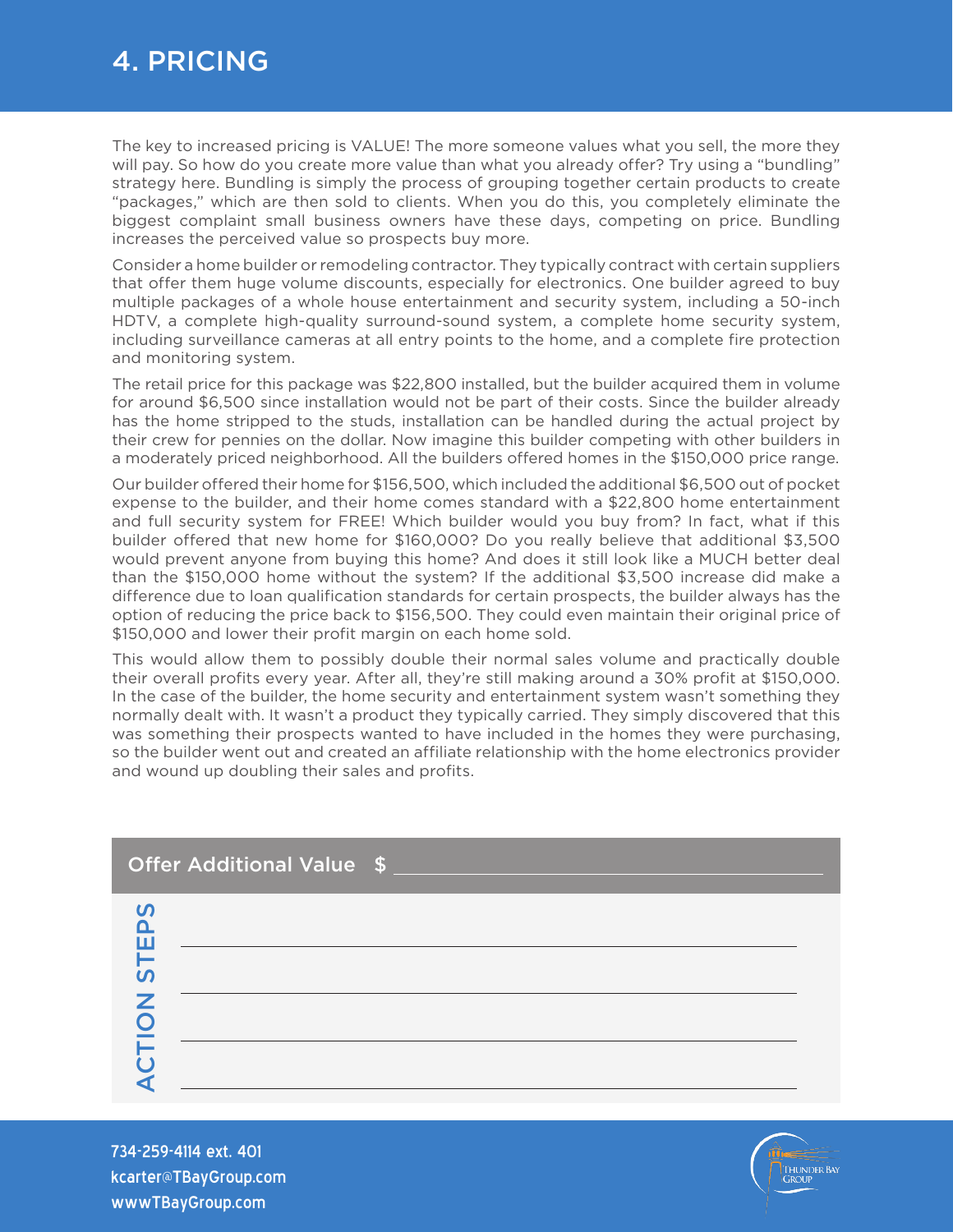#### 5. PROFITS

There are two major ways to increase your overall profitablity - increase revenue or decrease your costs of doing business. Let's discuss increasing your profitability. How about a really simple strategy – raise your prices. Most small businesses have NEVER raised their prices. That's because they don't know the facts when it comes to increasing their pricing. They're scared to death that ANY price increase, no matter how small, will lead to a mass exodus of all their customers. But is that really true?

Let's say you sell a widget for \$100 and decide to increase that price 10% to \$110. Will that small increase REALLY lead to a loss of customers? Honestly, a few will leave, but they are most likely your biggest price shoppers that show NO loyalty or patronage to your business anyway. They will beat you down pricewise every chance they get, and the moment you begin to make a decent profit, they will leave you in a heartbeat for the next business willing to accept a financial beatdown. But even though there will be some customer attrition, to what extent? Let's look at the numbers.

The business selling this widget is now making an additional \$10, ALL of which is pure profit. Right there, that's a 33% profit increase. For this business to make \$1,000 in profit selling their widgets at \$100 each, they would need to sell 33.3 widgets. But by increasing their price 10%, they only need to sell 25 widgets. That means that just to BREAK EVEN, this business would have to LOSE 25% of its customers over a measly 10% price increase, and that simply ISN'T going to happen!!! There simply is no FASTER or EASIER way to generate additional revenue.

Option two - decrease your costs of doing business by cutting your costs. Carefully review your credit card statements, bank statements and business invoices. Go through them line item by line item. As you do, ask yourself these questions: what is this charge for? Is it necessary for the success of my business? Are there other options related to this charge that I can consider?

Example – when was the last time you audited your vendors and suppliers for better pricing options? When have you audited your insurance, internet, phone, utilities, maintenance, etc. Business today is cutthroat, and your current vendors and suppliers have competitors that will slash the prices you currently pay for products and services in order to win your business.

| Increase Price / Decrease Costs \$ |  |
|------------------------------------|--|
| <b>PS</b><br>ш                     |  |
| $\overline{u}$<br>Z                |  |
|                                    |  |

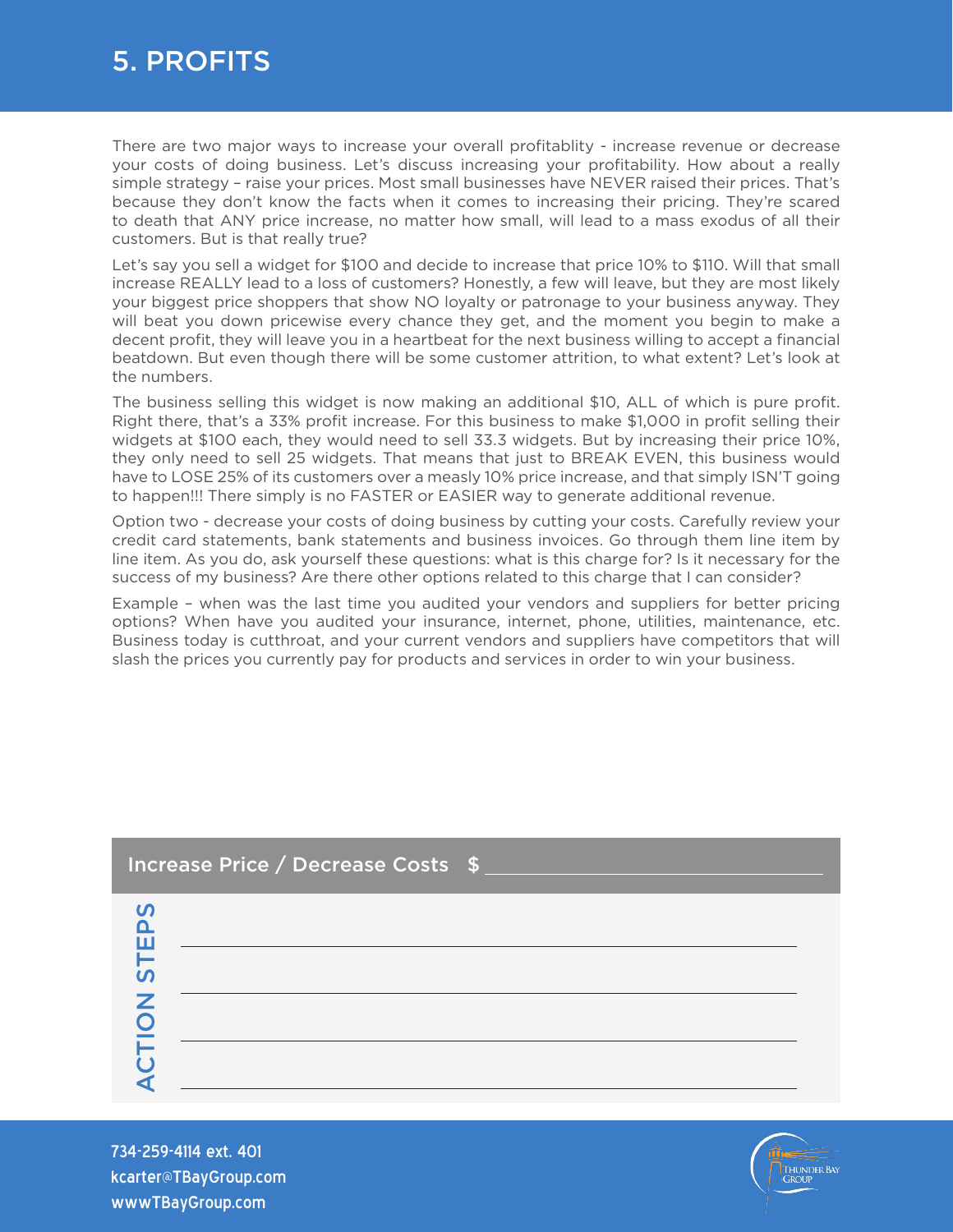### TOTAL REVENUE DISCOVERED

| ×<br>×<br>۰.<br>×<br>M.<br>× |  |
|------------------------------|--|
|                              |  |

| FINAL ACTION STEPS |  |
|--------------------|--|
|                    |  |
|                    |  |